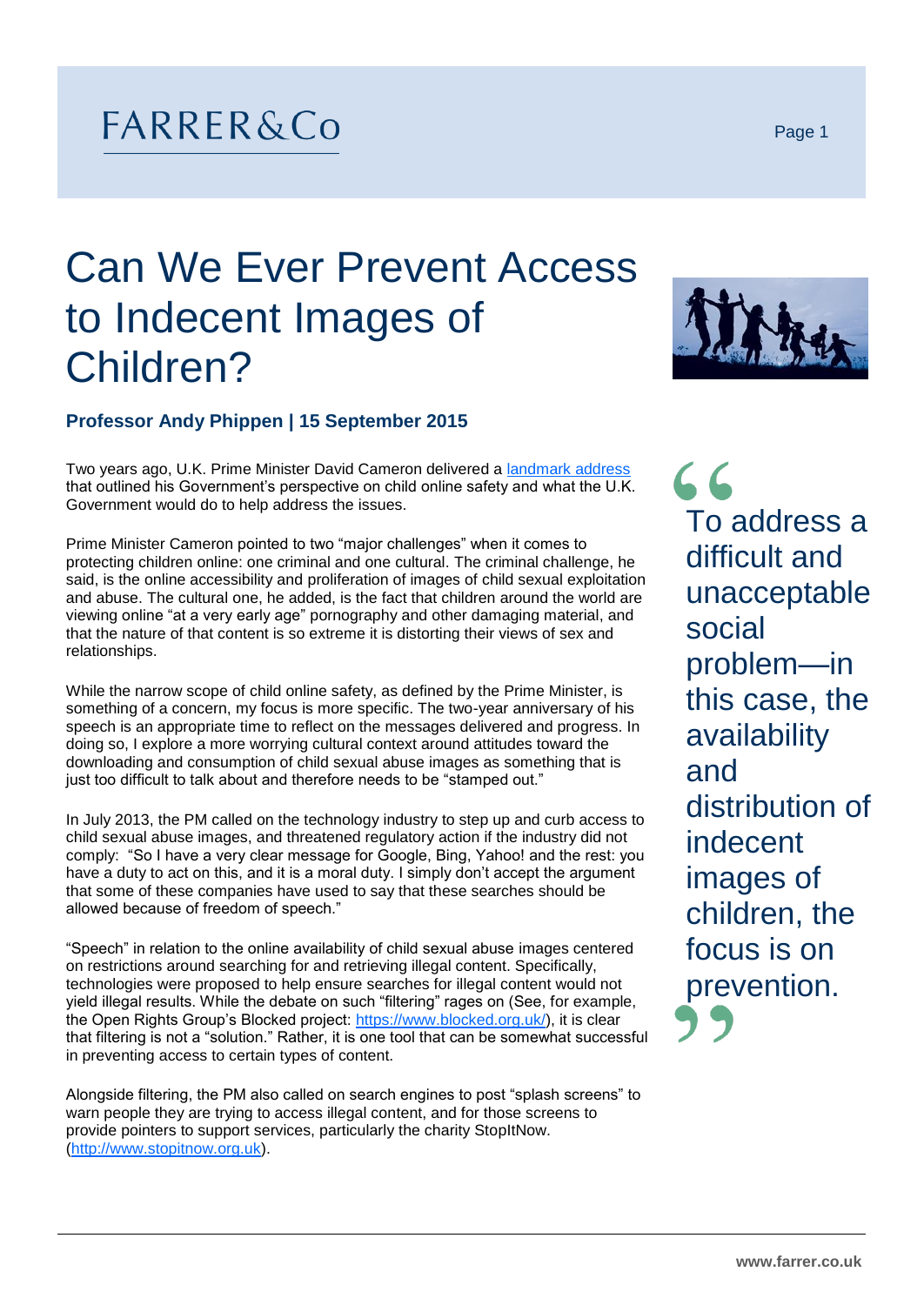Finally, there was talk of "blacklisting" certain search terms – those so unambiguously related to the search for, and retrieval of, child sexual abuse images, that a search engine should not allow these words to be used in a search.

However, it's important not only to understand *what* was done, but to try to better understand industry's actual role in impacting the underlying problem.

We are once again looking to technology to address social issues and assume they will be successful. While filtering and splash screens can provide some help in the fight against child exploitation, they are but two tools among a much broader need for solutions. And, while blacklisting terms may have had impact on those particular terms, the unfortunate truth is that offenders will just evolve to new terms.

Regardless of the numerous technical issues around approaches to "stamp out" access to child sexual abuse images, we should also reflect on the preventative ideology. To address a difficult and unacceptable social problem—in this case, the availability and distribution of indecent images of children, the focus is on prevention. Simply put, if one cannot access such materials, the problem will go away. A recent study by the U.K.-based [Internet Watch Foundation](http://www.iwf.org.uk/) (IWF), however, shows that access to, and hosting of, this material is not being stamped out.

This research showed 17.5 percent of the 3,803 sexually explicit, "self generated" photos and videos analyzed by IWF (who now have the powers, for the first time, to proactively search for such content without risk of prosecution) depicted young people believed to be under the age of 15, while 7.5 percent were assessed as including children 10 and younger. Even more startling was the severity of the content: just under half of the images of children 15 and under saw the subjects engaged in highly graphic sexual displays.

While this is certainly both alarming and concerning, it highlights that while political rhetoric is demanding such content be removed from the Internet, it is still out there and the forms of production are becoming more diverse and complex.

A recent [incident](http://www.theguardian.com/uk-news/2015/sep/03/boy-14-added-to-police-database-after-sexting-female-classmate) where a 14 year old boy sent a self-generated photograph of himself to a classmate who then distributed the image to other peers has led to both the sender and recipient having the incident recorded by police as production and distribution of indecent images of a minor. This case highlights that the laws intended to protect minors are now struggling to keep up with modern cultural practice. Put simply, when these laws were put in place it was not envisaged that the sender of the image might be the person who took the image and was also the subject of the image.

As a society, we need to stop thinking (and believing) we can prevent things from happening online. We can seek to disrupt, interfere with and make things difficult. But, with so many avenues to access content, we can never guarantee prevention. Perhaps it's time to face up to an unpalatable, but long-known fact, that there is no "typical" consumer of indecent images of children and, some who become criminalized offenders start out intending no such role.

Consider the following scenario: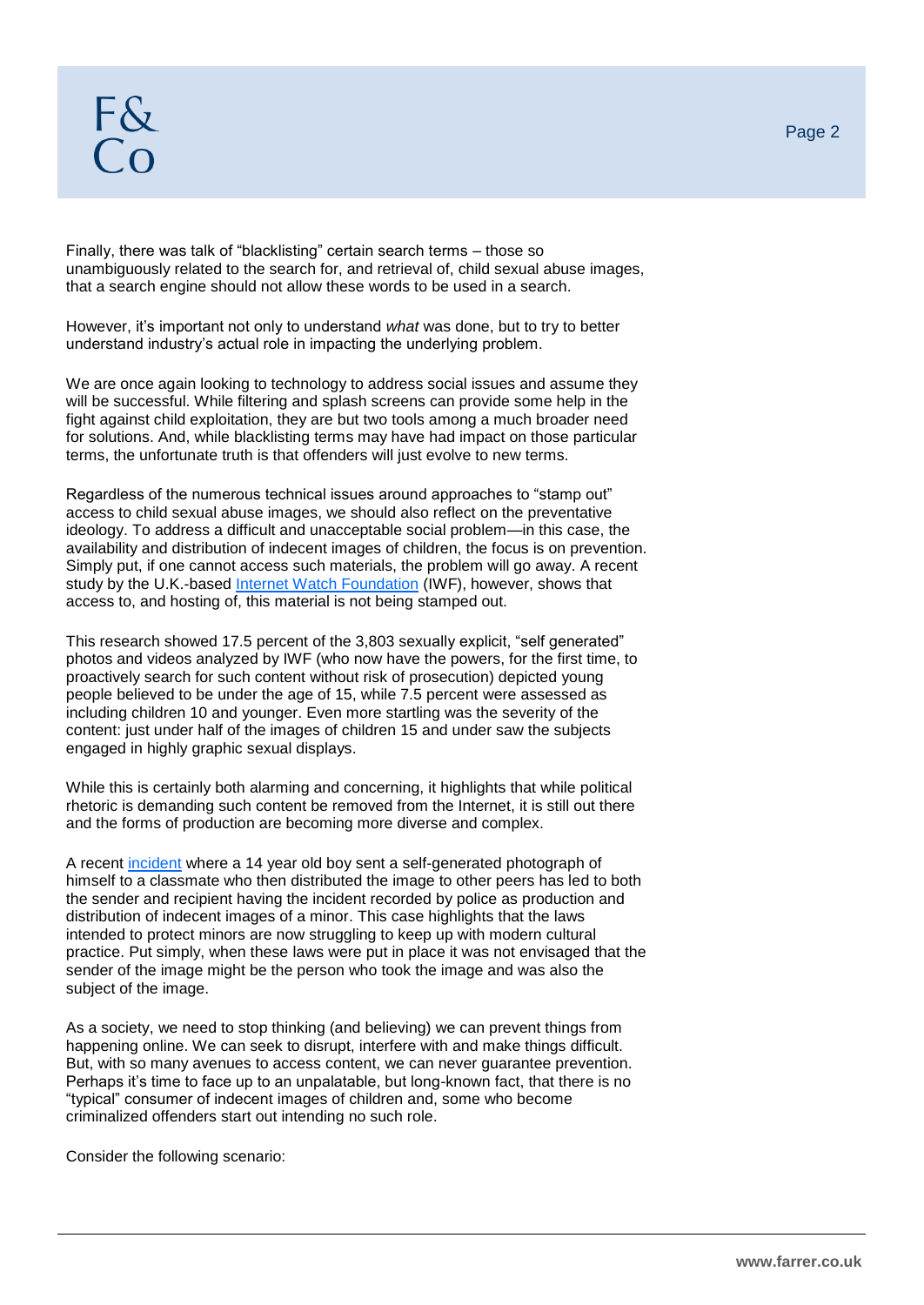## F&<br>Co

A teenager is browsing adult pornography (while we might not like it, this isn't unusual behaviour for teens), and inadvertently clicks on a link, landing on a site serving what he presumes to be indecent images of children. This is probably the first time the young person has become aware of the ready accessibility of such material because it's unlikely he's ever received any education about the availability of such content. Related public messages are clear: it's wrong; it's illegal and consumers will be—quite rightly—prosecuted for possession and/or distribution. So, is it likely the young person will report the images? Is it probable he'll wish to speak to someone about what he saw, and that he was either disgusted or aroused? And, if he did wish to speak to someone, who might he turn to? To obtain support, he first has to admit to two shameful acts: that he was accessing pornography, and that he stumbled across illegal content.

Recent news coverage (for example, [http://www.independent.co.uk/news/world/in](http://www.independent.co.uk/news/world/in-germany-they-treat-paedophiles-as-victims-not-offenders-10387468.html)[germany-they-treat-paedophiles-as-victims-not-offenders-10387468.html\)](http://www.independent.co.uk/news/world/in-germany-they-treat-paedophiles-as-victims-not-offenders-10387468.html) of the Dunkelfield project in Germany (https://www.dont-offend.org)has demonstrated that with intervention and counselling potential child sex offenders can be rehabilitated and "reformed". However, there seems to be scant comparable in the UK and US. In the UK we have the excellent Lucy Faithful Foundation, but this is a small organization with little public funding. In particular, there is little appetite to look beyond the "don't do it, you will be prosecuted" ideology for those who access indecent images of children.

We need to talk about accessing and downloading indecent images of children. We need to raise public awareness and educate all audiences about what to do should they encounter this heinous imagery online. Technological approaches alone are not the answer. If the young person in the above scenario had received some level of education about accidental access; the feelings that might result, and anonymous reporting and counselling, perhaps he would be better placed to address his issues before moving to a path of deliberate consumption and criminalization.

From my own experience, however, education programs that even start to explore the issue of Internet behaviors are still a long way from this level of awareness and support. While the [new inspection framework in the U.K.](https://www.gov.uk/changes-to-education-inspection-from-september-2015) places greater emphasis on spiritual, moral, social, and cultural development, there is little specific reference to particular issues of difficult online content, developing resilience, and appropriate coping measures. Indeed, there is still no statutory requirement for relationship and sex education in U.K. schools beyond information on the biological reproductive act.

In the same way that drugs awareness education has taken an "it's illegal therefore don't do it approach", which has been prevalent in schools for many years, and shows little sign of reducing the consumption of drugs by younger generations, educational perspectives that say "they shouldn't be on those sites because they are illegal" do little to address the social issues that arise through accidental access or consumption.

The U.S. perspective isn't radically different. Young people are told to eat right and to get at least 60 minutes of physical activity a day. But, how many know what to do, or who to turn to, when something or someone makes them uncomfortable online? How many possess the critical thinking and analytical abilities to evaluate different types of online content? How many can distinguish between online friends and others online who would seek to do them harm?

If you require further information on anything covered in this briefing please contact Professor Andy Phippen [\(andy.phippen](mailto:andy.phippen@plymouth.ac.uk) [@plymouth.ac.uk\)](mailto:andy.phippen@plymouth.ac.uk), David Smellie [\(david.smellie](mailto:david.smellie@farrer.co.uk) [@farrer.co.uk;](mailto:david.smellie@farrer.co.uk) 020 3375 7114) or your usual contact at the firm on 020 3375 7000. Further information can also be found on the [Child Protection Unit](http://www.farrer.co.uk/how-we-help/Child-Protection/) page on our website.

This publication is a general summary of the law. It should not replace legal advice tailored to your specific circumstances. **© Farrer & Co LLP, September 2015**